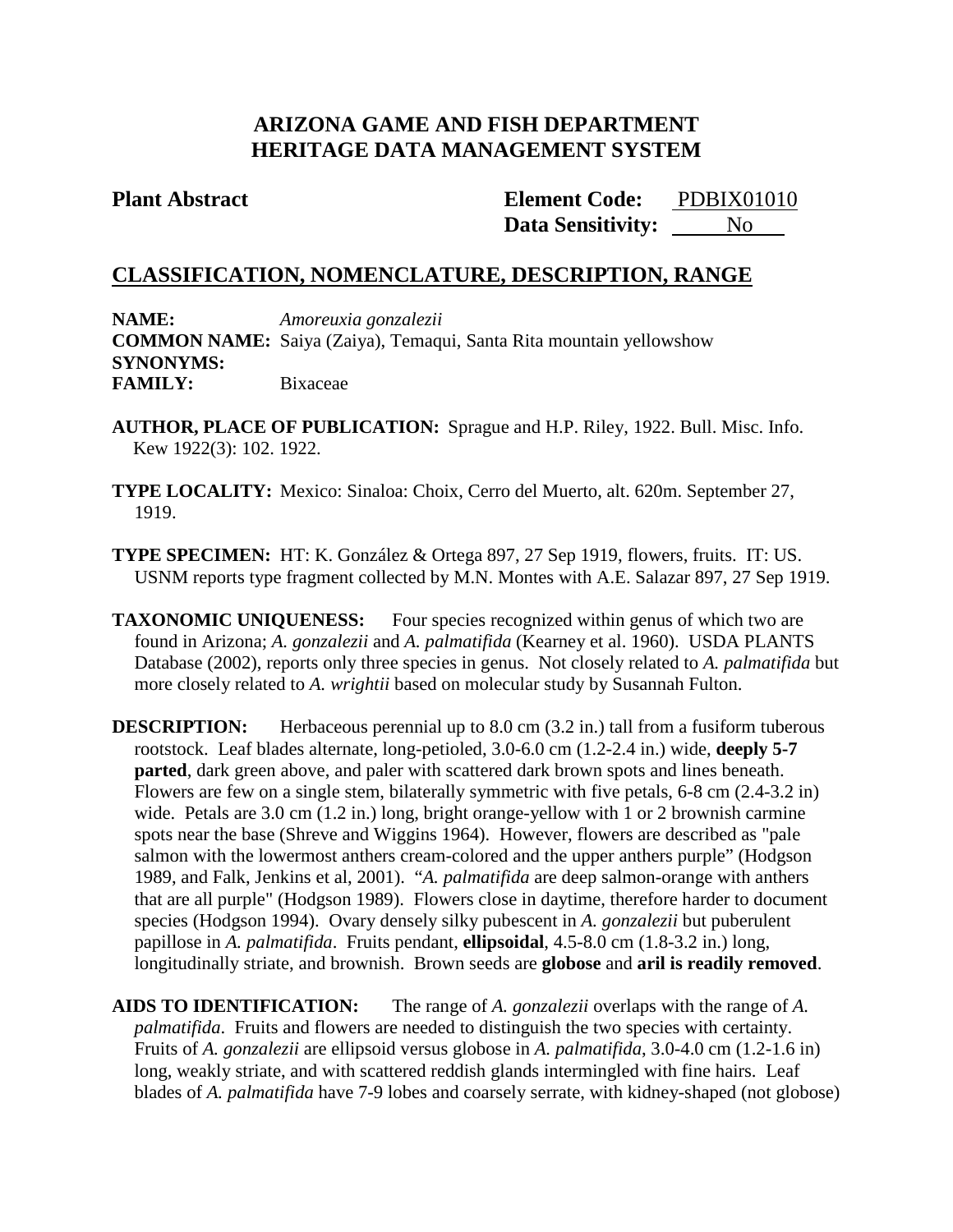**AGFD Plant Abstract -2-** *Amoreuxia gonzalezii*

seeds. Ovary of *A. gonzalezii* has whitish-silky hairs whereas *A. palmatifida* has very rough tiny hairs (minutely hairy). This seems to be stable characteristic. No evidence of hybridization between *A. gonzalezii* and *A. palmatifida* at the present time. Could be confused with *Manihot*.

## **ILLUSTRATIONS:**

Black &white photos of plant in habitat (Hodgson 1989:12); Hodgson 2001). Line drawings of plant with ovary, fruit and seed (Hodgson 1986, 1994). Line drawing of plant with root, fruit and seed (Falk, Jenkins et al. 2001). Color photo of flower (W. Hodgson, *in* Falk, Jenkins et al. 2001) Color photos of plant & habitat (A. Segade, *in* Falk, Jenkins et al. 2001). Color photo (L. Pritchett-Kozak, CPC #4459 accessed 6/18/2003 from [http://ridgwaydb.mobot.org/cpcweb/CPC\\_ProfileImage.asp?FN=4459a\)](http://ridgwaydb.mobot.org/cpcweb/CPC_ProfileImage.asp?FN=4459a)

**TOTAL RANGE:** Southern Arizona (Pima and Santa Cruz cos.) south to Sonora, Mexico, and probably Baja California. Total distribution is not known.

**RANGE WITHIN ARIZONA:** Baboquivari and Santa Rita Mountains, Pima and Santa Cruz counties, respectively. Might expect to find it south of Tucson in Pima Co. into Cochise Co. (Hodgson 1994). A collection in Cochise County was misidentified, representing *A. palmatifida* (Falk, Jenkins et. al. 2001). The Desert Botanical Garden (DBG, 1999), reports in Arizona, this rare plant is only known from the Santa Catalina Mountains – this is an error.

## **SPECIES BIOLOGY AND POPULATION TRENDS**

- **GROWTH FORM:** Herbaceous perennial.
- **PHENOLOGY:** Dependent on mid-summer rains for flowering. Flowers from July to September, with flowers closing after mid-day. Pollen may be released by vibrations caused by bees buzzing nearby. Fruit develops in late July to August, maturing September to mid-October (Hodgson 1994, Falk, Jenkins et. al. 2001).
- **BIOLOGY:** Good production of flowers and fruits appears to be dependent on adequate summer rains.
- **HABITAT:** In Santa Rita Mountains, this species grows on rocky limestone hillsides; unknown substrate in Baboquivari Mtns. In Sonora, it prefers decomposed granite on slopes.
- **ELEVATION:** In Arizona, ranges from 4,200 4,600 feet (1281 1403 m); in Sonora, about 1,500 feet (458 m).
- **EXPOSURE:** Open, full sun, south and southwest facing slopes.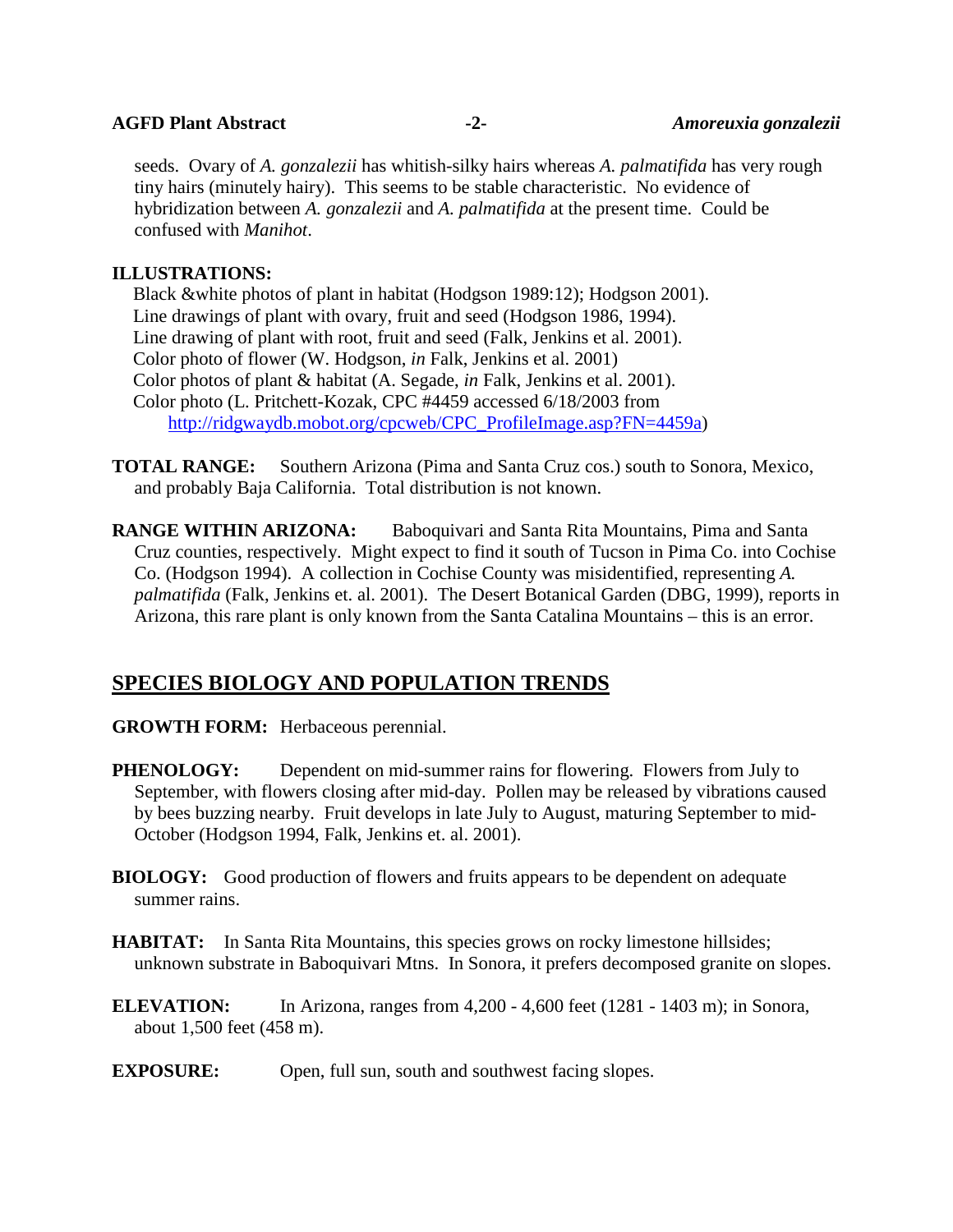**SUBSTRATE:** Limestone outcrops and fine granitic, low soil.

**PLANT COMMUNITY:** In Arizona, associated species include: *Eysenhardtia, Erythrina, Cercidium floridum, Tecoma, Agave schottii, Heteropogon, Fouquieria, Calliandra, Opuntia* ssp., *Krameria, Janusia gracilis, Agave palmeri* and *Hibiscus coulteri*.

**POPULATION TRENDS:** Santa Rita Mtns population four to five micro populations or one mega population of less than 65 plants, occur Arizona from a single limestone outcrop, but the trend is unknown; Thomas Canyon population size and trend unknown, possibly not seen since its collection in 1981 by Toolin 1705 and Turner (ARIZ), area of old Riggs Ranch in Thomas Canyon, east side of Baboquivari Mountains, woodland/grassland, at elevations of 4200-4500 ft., T19S, R7E. Sonoran populations trend and size unknown except for Mazocahui-Moctezuma population revisited a few months after first seen in 1988, much fewer plants seen and with few fruit.

# **SPECIES PROTECTION AND CONSERVATION**

| <b>ENDANGERED SPECIES ACT STATUS:</b> | None (USDI, FWS 1996)                             |
|---------------------------------------|---------------------------------------------------|
|                                       | [Category 2 USDI, FWS 1993]                       |
| <b>STATE STATUS:</b>                  | Highly Safeguarded (ARS, ANPL 1999)               |
|                                       | [Salvage Restricted, ARS, ANPL 1993]              |
| <b>OTHER STATUS:</b>                  | Forest Service Sensitive (USDA, FS Region 3 1999) |
|                                       | [Forest Service Sensitive USDA, FS Region 3 1990] |

**MANAGEMENT FACTORS:** Besides its limited occurrence, herbivory is the biggest management problem since this species is very palatable to cattle. Other threats include development, grazing (roots by Javelina), mining, habitat degradation, rarity, and competition with introduced exotic grasses (e.g. buffelograss [for livestock forage], Lehman's lovegrass), and other aggressive exotic plants.

### **CONSERVATION MEASURES TAKEN:**

**SUGGESTED PROJECTS:** Surveys for additional populations in the U.S. and Mexico are needed, along with potential habitat, and monitoring currently known populations for population trends, fruiting, seed development and recruitment.

**LAND MANAGEMENT/OWNERSHIP:** USDA - Coronado National Forest; Private.

## **SOURCES OF FURTHER INFORMATION**

#### **REFERENCES:**

Arizona Revised Statutes Chapter 7. 1993. Arizona Native Plant Law. Appendix A:8.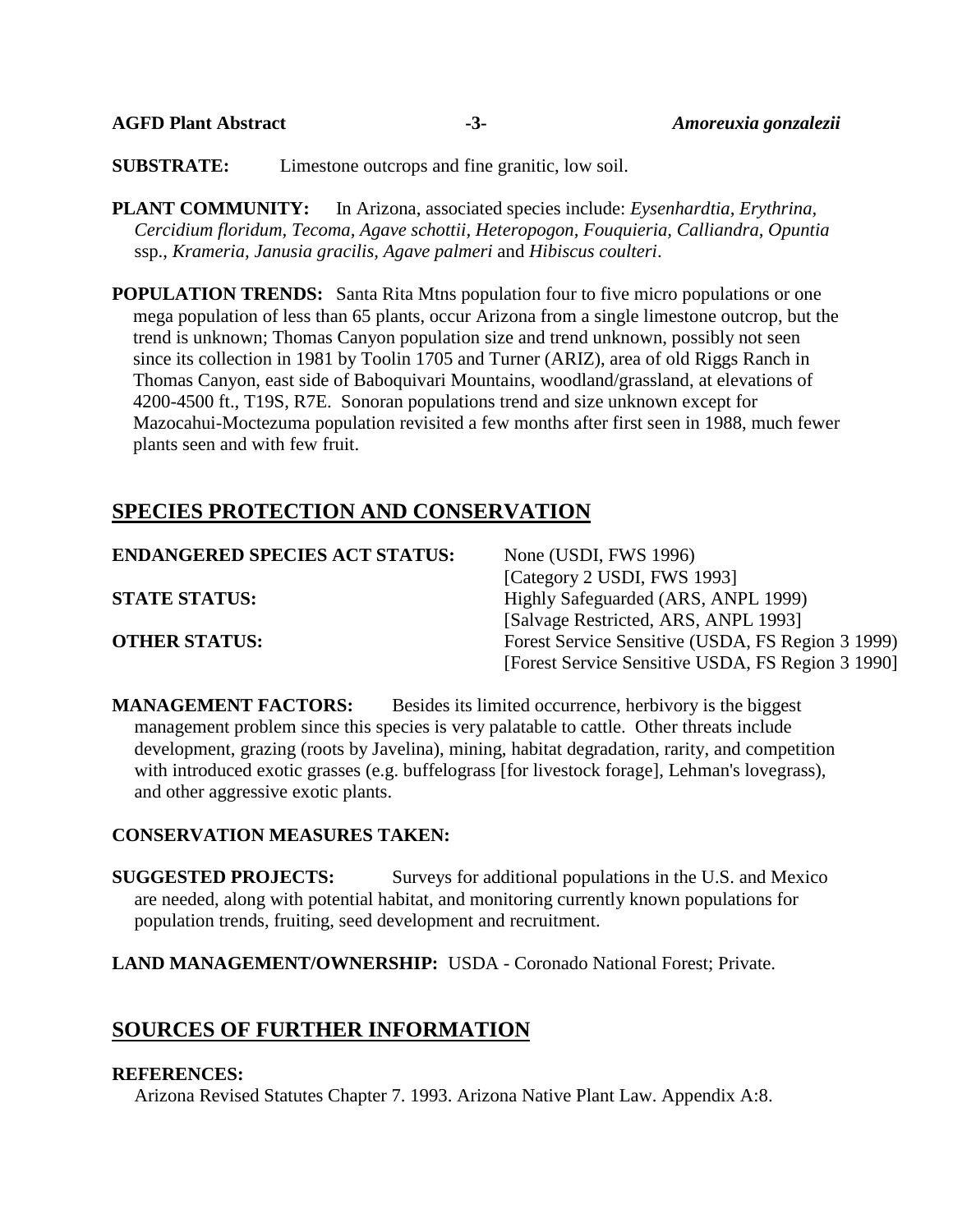#### **AGFD Plant Abstract -4-** *Amoreuxia gonzalezii*

Arizona Revised Statutes Chapter 7. 1999. Arizona Native Plant Law. Appendix A.

Center for Plant Conservation (CPC) – National Collection of Endangered Plants. Plant Profile *Amoreuxia gonzalezii*. Accessed 6/18/2003 from

http://ridgwaydb.mobot.org/cpcweb/CPC\_ViewProfile.asp?CPCNum=4459.

Desert Botanical Garden (DBG). 1999. *Amoreuxia gonzalezii* Saiya. Web abstract accessed 6/18/2003 from http://www.dbg.org/Collections/amoureauxia\_gonzalesii.html.

Falk, M., P. Jenkins, et al; Arizona Rare Plant Committee. 2001. Arizona Rare Plant Guide. Published by a collaboration of agencies and organizations. U.S. Government Printing Office. Pages unnumbered.

Hodgson, W.C. 1986. Line drawings of plant with ovary, fruit and seed. Desert Botanical Garden. Phoenix, Arizona.

Hodgson, W.C. 1987. Letter to Fish and Wildlife Service, Albuquerque, New Mexico. January 19, 1987.

Hodgson, W.C. 1989. A tale of two saiyas: conserving plant lore and gene pools. Agave 3(3).

- Hodgson, W.C. 1989. *Amoreuxia gonzalezii* Sprague and Riley Annual Report. Prepared for Coronado National Forest. 7 pp.
- Hodgson, W.C. 1994. Bureau of Land Management Safford District Rare Plant Workshop. November 14-16. Tucson, Arizona.
- Hodgson, W.C. 1994. *Amoreuxia gonzalezii* Sprague and Riley Status Report for U.S. Fish and Wildlife Service, Phoenix, Arizona.
- Integrated Taxonomic Information System (ITIS). Retrieved 6/18/2003 from ITIS, [http://www.itis.usda.gov.](http://www.itis.usda.gov/)
- Kearney, T.H., R.H. Peebles with collaborators. 1951. Arizona flora. Second edition with supplement by J.T. Howell, E. McClintock and collaborators. 1960. University of California Press, Berkeley. p. 558.
- Martin, P.S., et al., eds. 1998. Gentry's Río Mayo Plants, The tropical deciduous forest & environs of Northwest Mexico. The Southwest Center Series, The University of Arizona Press, Tucson, Arizona. P. 292.
- Missouri Botanical Garden TROPICOS, Nomenclatural Data Base. *Amoreuxia gonzalezii* Sprague & H.P. Riley. [http://mobot.mobot.org/cgi-bin/search\\_vast.](http://mobot.mobot.org/cgi-bin/search_vast) Accessed: 6/18/2003.
- Poppendieck, H. 1981. Cochlospermaceae. Flora Neotropica Monograph No. 27. New York Botanical Garden, New York. pp. 18-24.
- Shreve, F. and I.L. Wiggins. 1964. Vegetation and Flora of the Sonoran Desert. Stanford University Press, Stanford, California. II:935.
- USDA, Forest Service Region 3. 1990. Regional Forester's Sensitive Species List.
- USDA, Forest Service Region 3. 1999. Regional Forester's Sensitive Species List.
- USDA, NRCS. 2002. The PLANTS Database, Version 3.5 [\(http://plants.usda.gov\)](http://plants.usda.gov/). National Plant Data Center, Baton Rouge, LA 70874-4490 USA.
- USDI, Fish and Wildlife Service. 1993. Plant Taxa for Listing as Endangered or Threatened Species; Notice of Review. Federal Register 58(188):51147.
- USDI, Fish and Wildlife Service. 1996. Endangered and Threatened Wildlife and Plants: Review of Plant Taxa that are Candidates for Listing as Endangered or Threatened Species; Notice of Review. Proposed Rule. Federal Register 61(40):7595-7613.